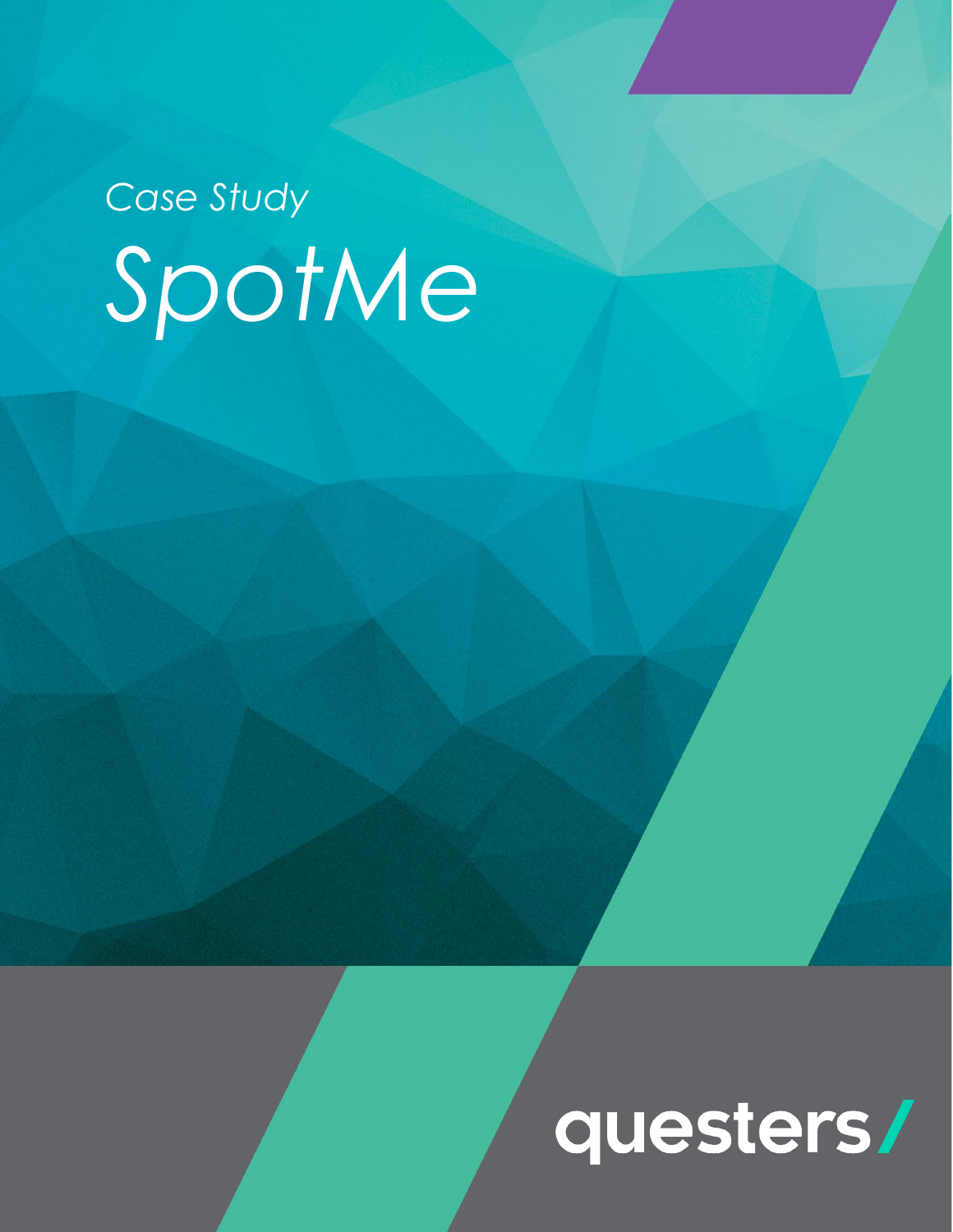

**www.questers.com** 7 Savoy Court, **London**, WC2R 0EX17 Henrik Ibsen Str. **Sofia**, 1407

#### BACKGROUND

**Client:** SpotMe

**Website:** <https://spotme.com/>

**Head Office:** Lausanne, Switzerland

**Presentation:** SpotMe is a leader in enterprise engagement platforms for virtual and hybrid events. The Swiss company with offices in the US and Singapore provides branded enterprise solutions and a no-code building platform, along with support and professional services to 250+ global businesses.

#### **Engaged Consultants:** 35+

**Team expertise:** JavaScript, iOS, Android, DevOps, Customer Experience & Support

**Reference by: Pierre Metrailler, CEO** 

**Date of Reference:** 2018

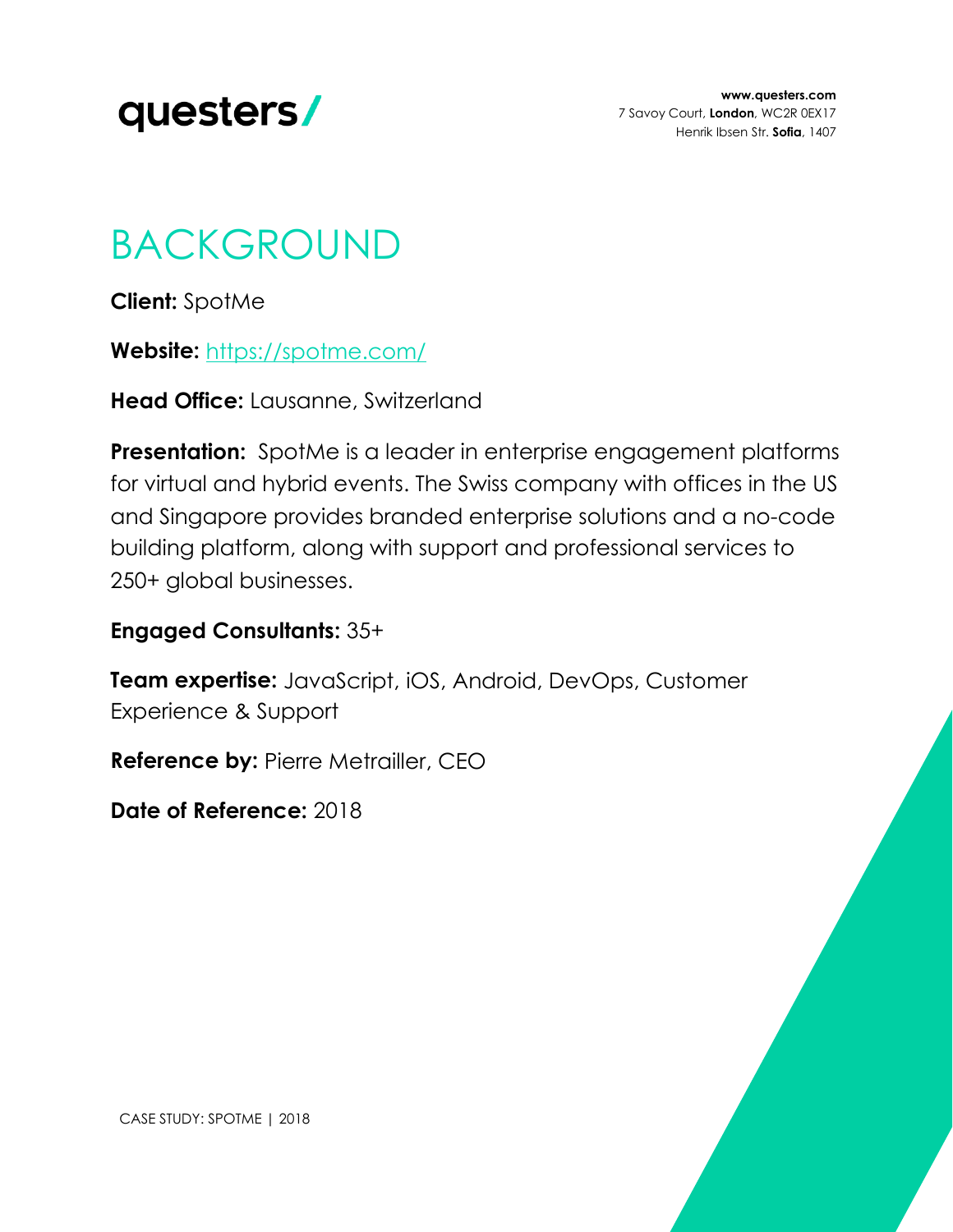

#### THE SITUATION

In 2015, SpotMe had a diverse team of 80+ professionals across 3 offices around the world. Back then, the company was serving an impressive client portfolio of Fortune 500 companies, creative and productive agencies and NGOs and supporting hundreds of events every year across the globe.

As a result of the continuous growth in the demand for their services and their ambition to further develop the functionalities of the company's event management app, SpotMe made a decision to additionally expand its technology, customer experience and customer support teams.

#### THE SOLUTION

Being an international organisation, SpotMe was aware of the challenges of setting up a new office location. Therefore, for its new division in Bulgaria, the company decided to engage Questers, trusting the local provider's expertise and knowledge of the domestic labour market.

After clarifying the roles' specifications and agreeing upon the hiring process, Questers team kicked off the recruitment campaign and started attracting new professionals. Few months later SpotMe already had a strong team of 10 Sofia-based Application Developers and Content and Support Analysts that were successfully integrated into their global structure.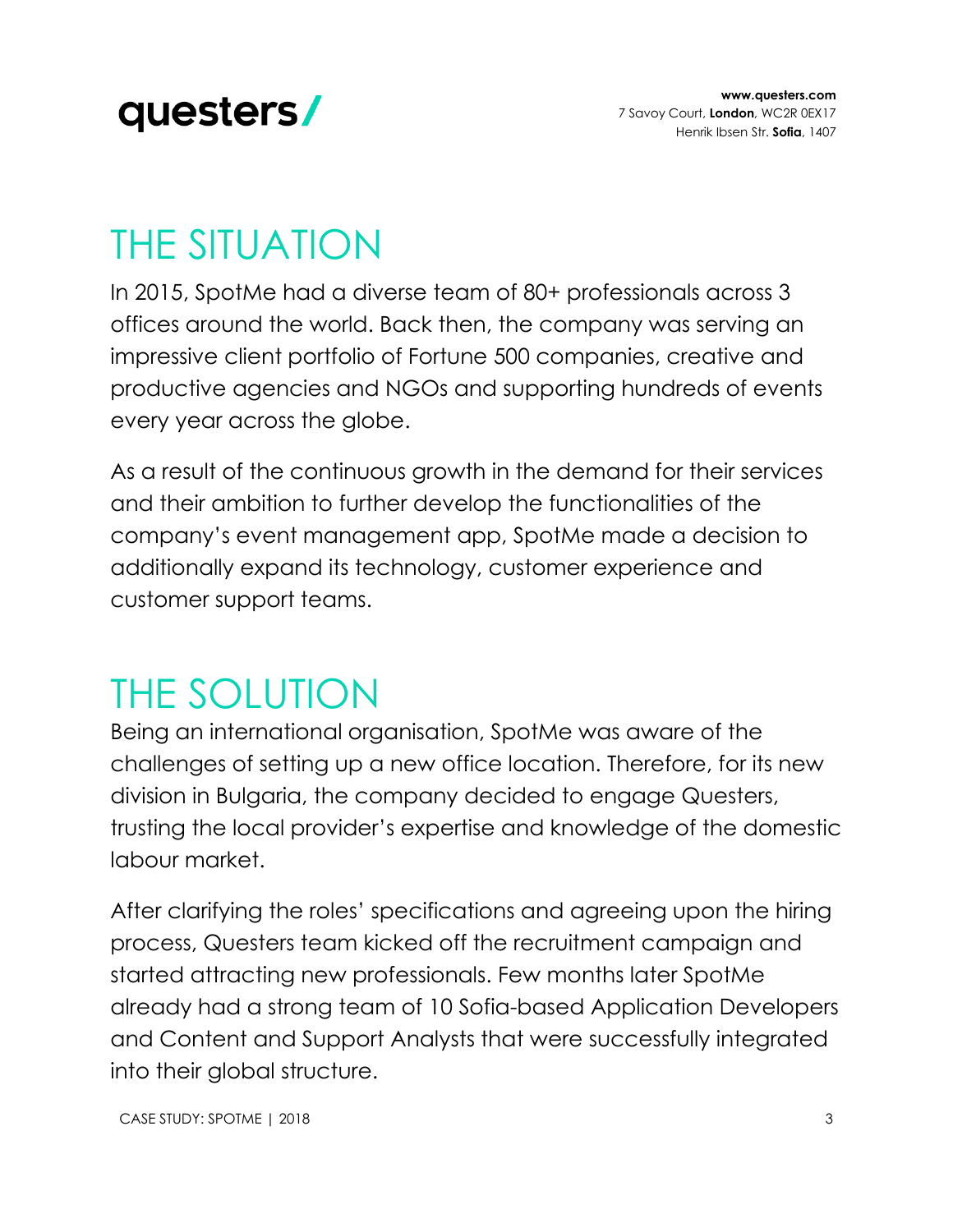

During the next couple of years, the team expanded not only in headcount but has also diversified its expertise. New roles such as Mobile Software Developers, System Administrators, DevOps Engineers, Customer Experience Specialists and Event Coordinators were introduced to the Sofia-based operations.

#### THE RESULT & BENEFITS

Initially, the SpotMe team in Sofia was aimed to be a compact unit that would support their global engineering and customer experience divisions. But after demonstrating very high levels of expertise and large efficiency, it became a major operations centre for the company.

In 2020, upon reaching 35+ people, SpotMe gained the confidence that their team at Questers was mature enough to be moved to a local entity and exercised the transfer option defined in their services agreement. Following a mutually set up roadmap, Questers helped transfer the employees to SpotMe's newly created Bulgarian subsidiary and continued to provide legal and HR services after that.

*" SpotMe was founded with the vision of transforming meetings and inspiring participants through mobile technology. Over the years, as we've expanded to become the provider of the most comprehensive mobile event platform worldwide, we've found Questers' ability to provide great talent that integrates easily with our dedication to excellence in service and development invaluable."* shared Pierre Metrailler – CEO at SpotMe.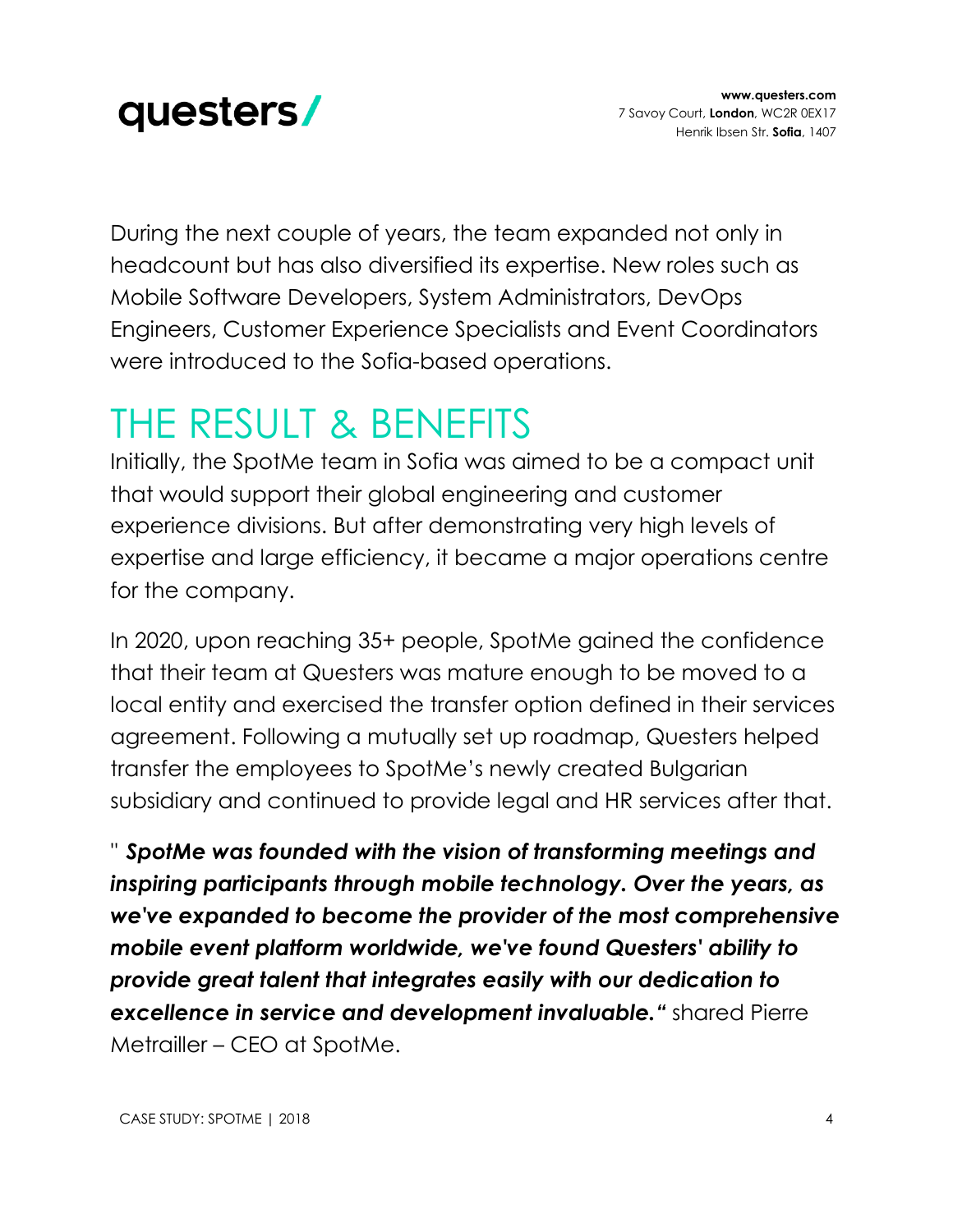

### QUESTERS MODEL

Questers dedicated teams are fully integrated into our client's culture and structure, and recruited against each client's specific needs and requirements. In close collaboration with SpotMe, our qualified recruitment and HR teams took care of all administrative, recruitment and employment aspects of this partnership. Questers dedicated teams are located near-shore and housed in our highquality office facilities, with advanced IT infrastructure, teleconference meeting rooms and recreational zones.